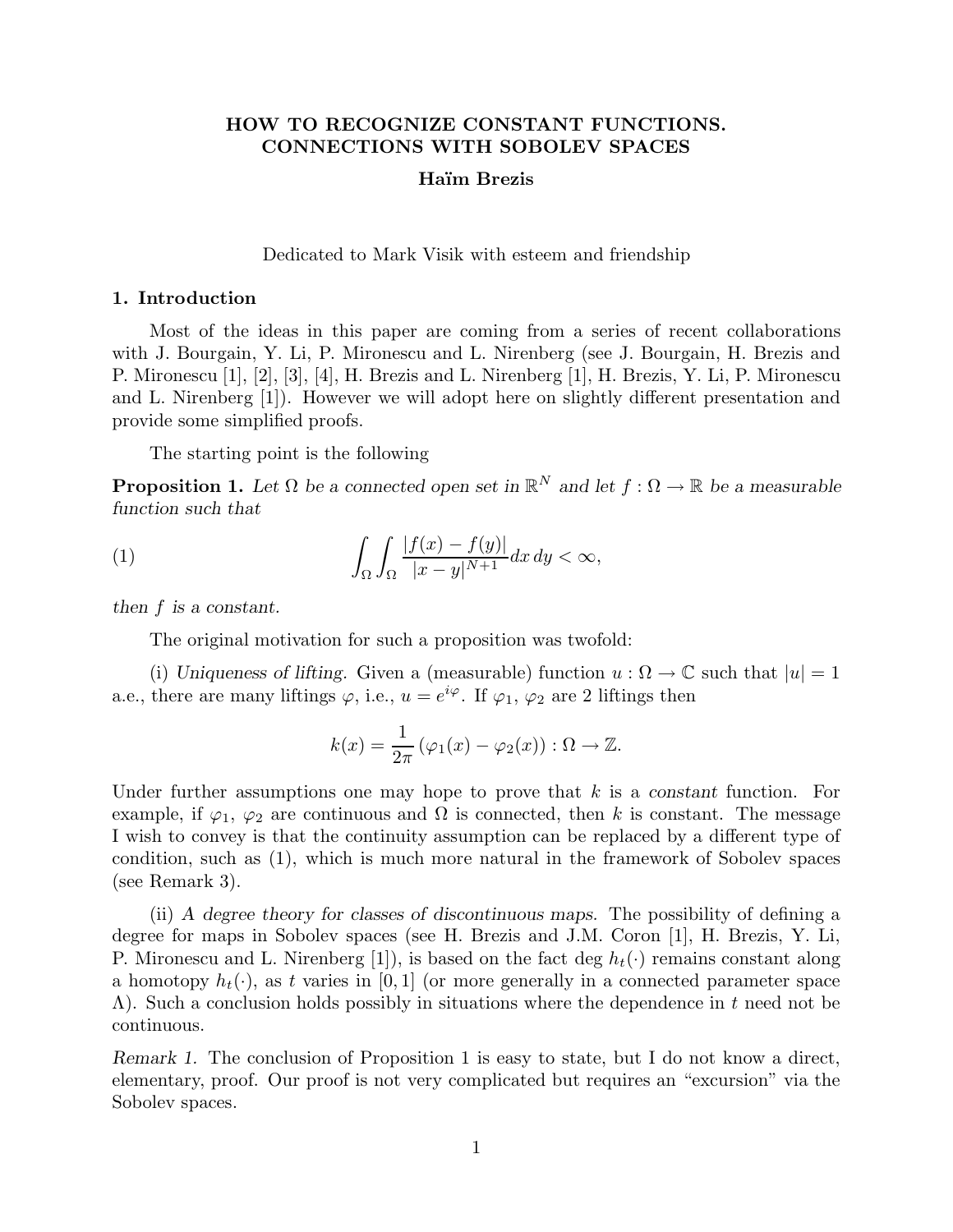*Remark 2.* The connectedness assumption is of course needed. The conclusion of Proposition 1 still holds if in (1)  $N+1$  is replaced by  $q \geq N+1$ . Indeed, it suffices to prove Proposition 1 when  $\Omega$  is a ball  $B$  (and complete the general case via connectedness); then

$$
\frac{1}{|x-y|^{N+1}} \le \frac{C}{|x-y|^q} \qquad \forall x, y \in B.
$$

(However the conclusion still holds in some non connected domains, for example  $\Omega = G \backslash \Sigma$ where *G* is connected and  $\Sigma$  is closed with meas  $\Sigma = 0$ . It would be interesting to study non connected domains where the conclusion of Proposition 1 holds).

On the other hand, if in (1)  $N+1$  is replaced by  $q < N+1$ , then the conclusion fails. Indeed, for *any* Lipschitz function on *B* one has

$$
\int_B\int_B\frac{|f(x)-f(y)|}{|x-y|^q}dx\,dy\leq C\int_B\int_B\frac{dx\,dy}{|x-y|^{q-1}}<\infty
$$

since  $q < N + 1$ .

There are many consequences and variants of Proposition 1. Here are a few.

**Corollary 1.** *Assume*  $\Omega$  *is a connected open set in*  $\mathbb{R}^N$ *, and let*  $f : \Omega \to \mathbb{Z}$  *be a measurable function such that*

(2) 
$$
\int_{\Omega} \int_{\Omega} \frac{|f(x) - f(y)|^p}{|x - y|^{N+1}} dx dy < \infty,
$$

*for some*  $1 \leq p < \infty$ *, then f is a constant.* 

*Proof.* Observe that

$$
|f(x) - f(y)|^p \ge |f(x) - f(y)|
$$

since  $f(x) - f(y) \in \mathbb{Z}$ .

*Remark 3.* When *p >* 1, condition (2) says that *f* belongs to the fractional Sobolev space  $W^{s,p}$  (see e.g. Adams [1]) with  $s = 1/p$ . Therefore, we may assert that any function in  $W^{s,p}(\Omega;\mathbb{Z})$  with  $sp \geq 1$  is a constant. Note that the condition  $sp \geq 1$  is considerably *weaker* than the condition  $sp > N$  which implies (via the Sobolev embedding theorem) that *f* is continuous. Corollary 1 is originally due to R. Hardt, D. Kinderlehrer and F.H. Lin [1] (Lemma 1.1) when  $p = 2$  and  $s = 1/2$  (they attribute it to Wiener when  $N = 2$ ). Bethuel and Demengel [1] had obtained a similar conclusion under the stronger assumption  $sp > 1$ .

**Corollary 2.** *Assume*  $\Omega$  *is a connected open set in*  $\mathbb{R}^N$  *and A is any measurable subset such that*

(3) 
$$
\int_{A} \int_{c_{A}} \frac{dx dy}{|x - y|^{N+1}} < \infty
$$

*then either meas*( $A$ ) = 0 *or meas*( $\Omega \backslash A$ ) = 0*.*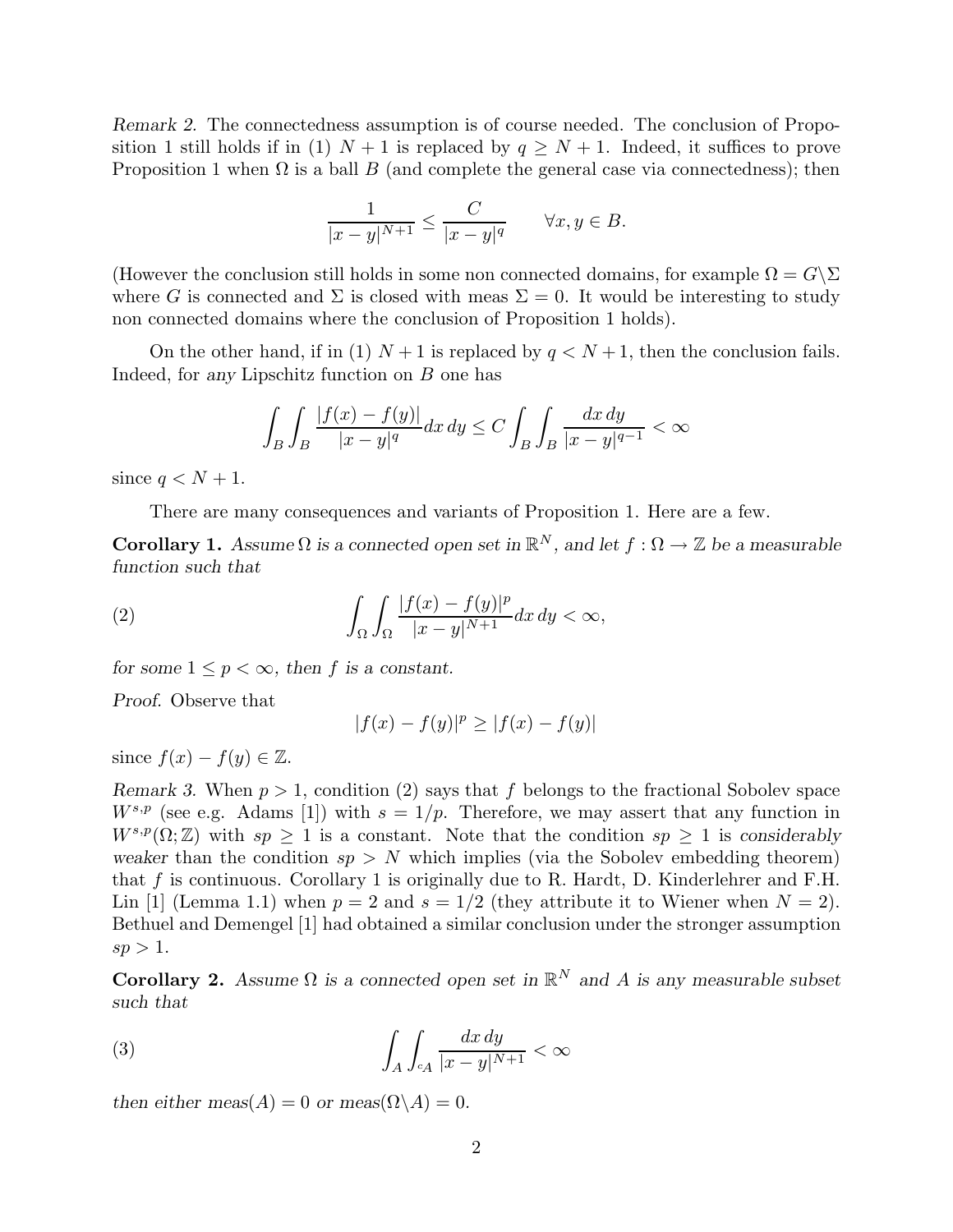It suffices to apply Proposition 1 to  $f = \chi_A$ , the characteristic function of A. Note that in (3),  $(N + 1)$  is again optimal. If *A* is any subset of  $\Omega$  with smooth boundary, then (3) holds if  $(N+1)$  is replaced by any  $q < N+1$  (it suffices to consider the case where  $\partial A$ is flat and to make an explicit computation).

Now some variants of Proposition 1.

**Proposition 2.** Assume  $\Omega$  *is a connected open set in*  $\mathbb{R}^N$  *and*  $f : \Omega \to \mathbb{R}$  *is a measurable function such that*

(4) 
$$
\int_{\Omega} \int_{\Omega} \frac{|f(x) - f(y)|^p}{|x - y|^{N + p}} dx dy < \infty,
$$

*for some*  $1 \leq p < \infty$ *, then f is constant.* 

[Proposition 1 corresponds to the case  $p = 1$ ].

Still a further generalization

**Proposition 3.** Assume  $\Omega$  *is a connected open set in*  $\mathbb{R}^N$  *and*  $f : \Omega \to \mathbb{R}$  *is a measurable function such that*

(5) 
$$
\int_{\Omega}\int_{\Omega}\frac{|f(x)-f(y)|^p}{|x-y|^p}\psi(|x-y|)dx\,dy < \infty,
$$

*where*  $p \ge 1$  *and*  $\psi \in L^1_{loc}(0, \infty)$ ,  $\psi \ge 0$  *satisfies* 

(6) 
$$
\int_0^1 \psi(r)r^{N-1}dr = \infty,
$$

*then f is a constant.*

[Proposition 2 corresponds to the case  $\psi(r) = r^{-N}$ ].

Here is one important generalization of Proposition 2.

**Proposition 4.** Assume  $\Omega$  *is a connected open set in*  $\mathbb{R}^N$  *and*  $f : \Omega \to \mathbb{R}$  *is a measurable function such that*

(7) 
$$
\int_{\Omega} \int_{\Omega} \frac{|f(x) - f(y)|^p}{|x - y|^{N + p - \varepsilon}} dx dy = o\left(\frac{1}{\varepsilon}\right) \text{ as } \varepsilon \to 0,
$$

*i.e.,*

(7') 
$$
\lim_{\varepsilon \to 0} \varepsilon \int_{\Omega} \int_{\Omega} \frac{|f(x) - f(y)|^p}{|x - y|^{N + p - \varepsilon}} dx dy = 0
$$

*for some*  $p \geq 1$ *, then f is a constant.* 

*Remark 4.* Assumption (7) is clearly much weaker than (4) (when  $\Omega$  is bounded) which says that

$$
\int_{\Omega} \int_{\Omega} \frac{|f(x) - f(y)|^p}{|x - y|^{N + p - \varepsilon}} dx dy = 0(1) \text{ as } \varepsilon \to 0,
$$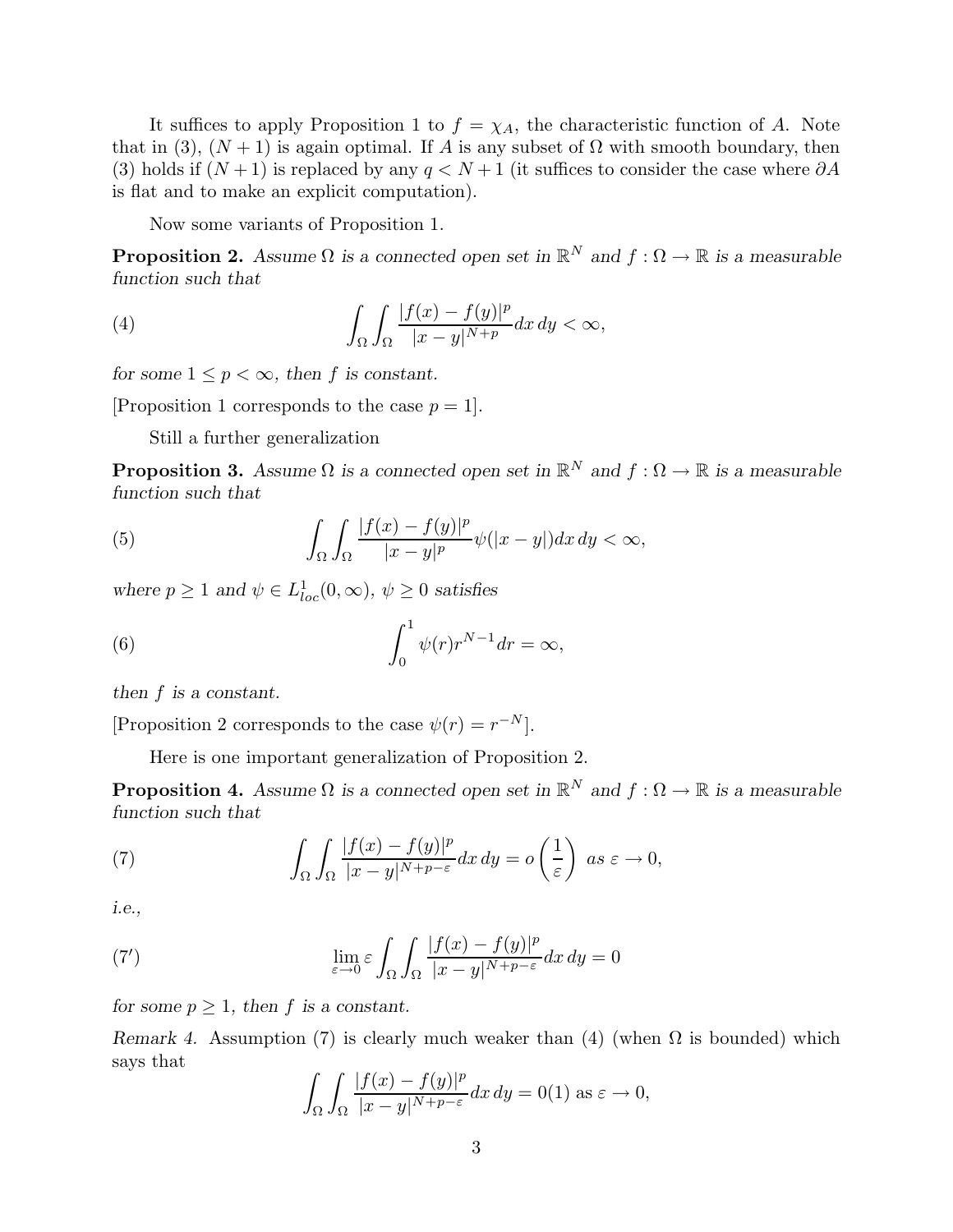On the other hand (7) is optimal since for any Lipschitz function  $f$  on  $\Omega$ 

(8) 
$$
\int_{\Omega} \int_{\Omega} \frac{|f(x) - f(y)|^p}{|x - y|^{N + p - \varepsilon}} dx dy = 0 \left( \frac{1}{\varepsilon} \right)
$$

because

$$
\int_0^1 \frac{1}{r^{N-\varepsilon}} r^{N-1} dr = \frac{1}{\varepsilon}.
$$

Here is a final generalization, which brings us closer to the connection with Sobolev spaces.

**Theorem 1.** *Assume*  $\Omega$  *is a connected open set in*  $\mathbb{R}^N$  *and*  $f : \Omega \to \mathbb{R}$  *is a measurable function.* Let  $(\rho_{\varepsilon})_{\varepsilon>0}$  *be a sequence of radial mollifiers, i.e.* 

(9) 
$$
\rho_{\varepsilon} \in L^{1}_{loc}(0,\infty), \quad \rho_{\varepsilon} \geq 0,
$$

(10) 
$$
\int_0^\infty \rho_\varepsilon(r) r^{N-1} dr = 1 \qquad \forall \varepsilon > 0,
$$

(11) 
$$
\text{for every } \delta > 0, \qquad \lim_{\varepsilon \to 0} \int_{\delta}^{\infty} \rho_{\varepsilon}(r) r^{N-1} dr = 0.
$$

Assume that, for some  $p \geq 1$ ,

(12) 
$$
\lim_{\varepsilon \to 0} \int_{\Omega} \int_{\Omega} \frac{|f(x) - f(y)|^p}{|x - y|^p} \rho_{\varepsilon}(|x - y|) dx dy = 0.
$$

*Then f is a constant.*

Note that Proposition 4 is a consequence of Theorem 1 when choosing

$$
\rho_{\varepsilon}(r) = \begin{cases} \varepsilon r^{-N+\varepsilon}, & r < 1 \\ 0, & r > 1. \end{cases}
$$

And Proposition 3 is also a consequence of Theorem 1 when choosing

$$
\rho_{\varepsilon}(r) = \begin{cases} 0 & \text{if } r < \varepsilon \\ a_{\varepsilon}\psi(r) & \text{if } \varepsilon < r < 1 \\ 0 & \text{if } r > 1, \end{cases}
$$

where

(13) 
$$
a_{\varepsilon} = \left(\int_{\varepsilon}^{1} \psi(r) r^{N-1} dr\right)^{-1} \to 0 \quad \text{as } \varepsilon \to 0.
$$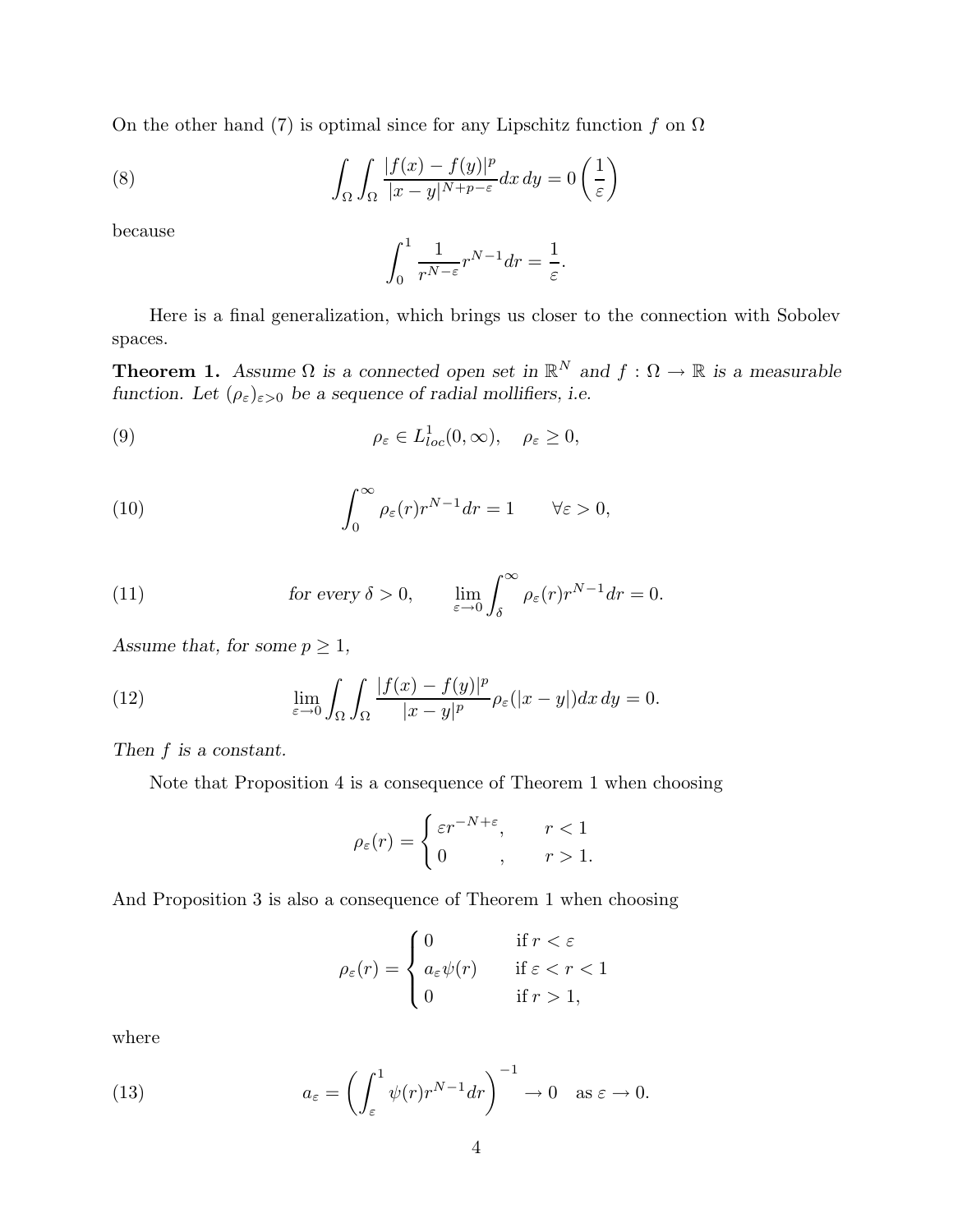Note that, in view of (5),

$$
\int_{\Omega} \int_{\Omega} \frac{|f(x) - f(y)|^p}{|x - y|^p} \rho_{\varepsilon}(|x - y|) dx dy \le C a_{\varepsilon} \to 0 \text{ as } \varepsilon \to 0, \text{ by (13)}.
$$

The proof of Theorem 1 involves an excursion into Sobolev spaces which we will now describe.

# **2. A new characterization of Sobolev spaces**

For simplicity, we start with the case of all of  $\mathbb{R}^N$ . Let  $f \in L^p(\mathbb{R}^N)$ ,  $1 < p < \infty$ . It is well-know (see e.g. H. Brezis [1], Proposition IX.3) that if  $f \in W^{1,p}(\mathbb{R}^N)$  then

(14) 
$$
\int_{\mathbb{R}^N} |f(x+h) - f(x)|^p dx \le |h|^p \int_{\mathbb{R}^N} |\nabla f|^p dx \quad \text{for every } h \in \mathbb{R}^N.
$$

And conversely, if  $f \in L^p(\mathbb{R}^N)$  and if there exists a constant *C* such that

(15) 
$$
\int_{\mathbb{R}^N} |f(x+h) - f(x)|^p dx \le C|h|^p \text{ as } h \to 0,
$$

then  $f \in W^{1,p}(\mathbb{R}^N)$ .

When  $p = 1$ ,  $W^{1,1}$  should be replaced by BV, the space of functions in  $L^1$  who's derivatives (in the sense of distributions) are bounded Radon measures; thus  $f \in BV$  if and only if

(16) 
$$
\int_{\mathbb{R}^N} |f(x+h) - f(x)| dx \le C|h| \text{ as } |h| \to 0,
$$

and then (16) holds for all  $h \in \mathbb{R}^N$  with  $C = \int |\nabla f| dx$ . In particular, if  $\rho_{\varepsilon}$  satisfies (9), (10) and  $\hat{f} \in W^{1,p}$ , we have

(17) 
$$
\int_{\mathbb{R}^N} \rho_{\varepsilon}(|h|) dh \int_{\mathbb{R}^N} \frac{|f(x+h) - f(x)|^p}{|h|^p} dx \leq C \text{ as } \varepsilon \to 0,
$$

since

$$
\int_{\mathbb{R}^N} \rho_{\varepsilon}(|h|) dh = \sigma_N \int_0^{\infty} \rho_{\varepsilon}(r) r^{N-1} dr = \sigma_N
$$

where  $\sigma_N = |S^{N-1}|$ .

Changing variables in (17) yields

(18) 
$$
\int_{\mathbb{R}^N} \int_{\mathbb{R}^N} \frac{|f(x) - f(y)|^p}{|x - y|^p} \rho_{\varepsilon}(|x - y|) dx dy \le C \text{ as } \varepsilon \to 0.
$$

Similarly, if  $f \in BV$ , we have

(19) 
$$
\int_{\mathbb{R}^N} \int_{\mathbb{R}^N} \frac{|f(x) - f(y)|}{|x - y|} \rho_{\varepsilon}(|x - y|) dx dy \le C \text{ as } \varepsilon \to 0.
$$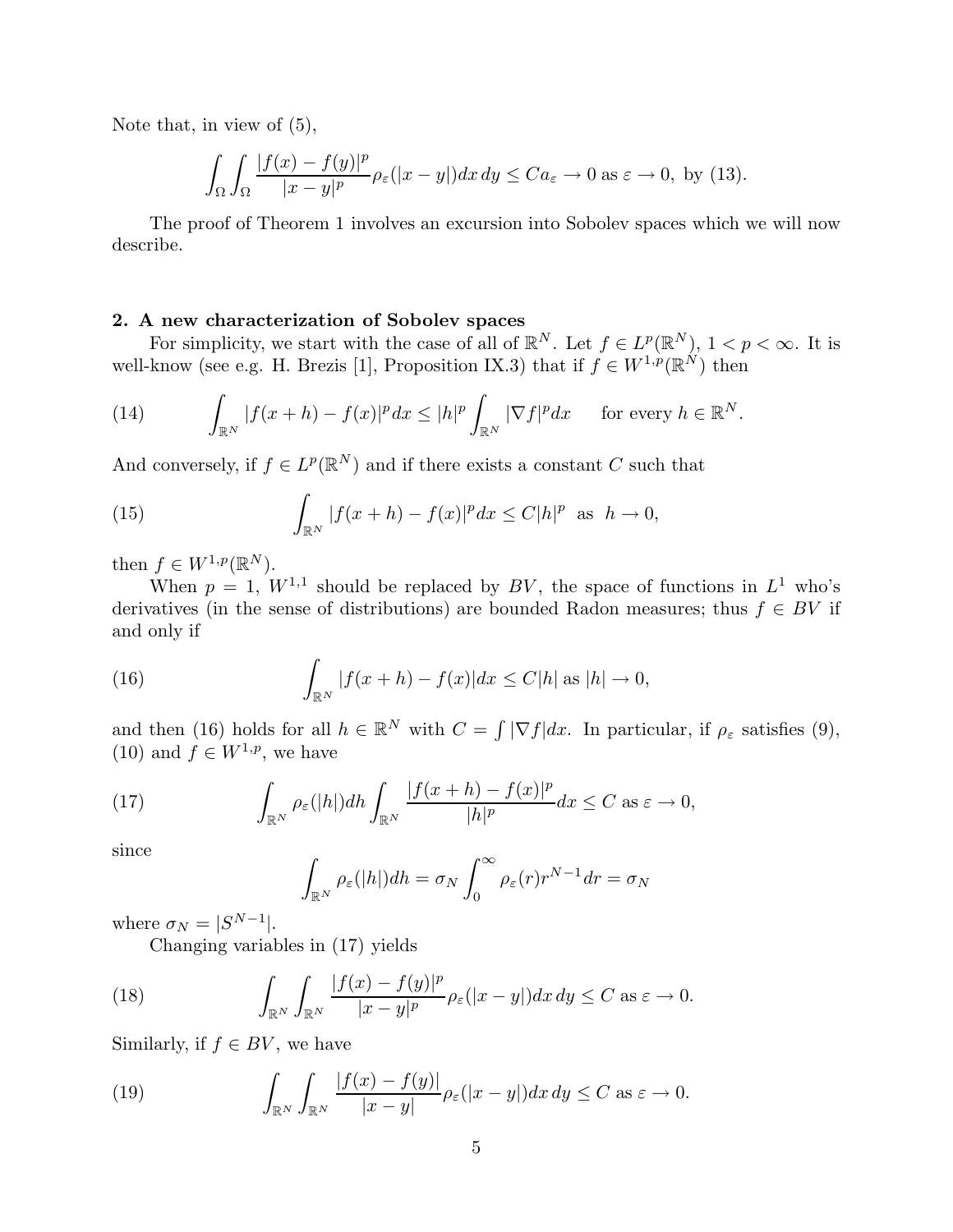The heart of the matter is that (18) (resp. (19)) gives a characterization of  $W^{1,p}$  when  $p > 1$  (resp. *BV*).

**Theorem 2.** *Assume*  $f \in L^p(\mathbb{R}^N)$  *satisfies* (18) with  $p > 1$ . Let  $(\rho_{\varepsilon})$  be as in (9)-(10)-(11). *Then*  $f \in W^{1,p}$  *and* 

(20) 
$$
\lim_{\varepsilon \to 0} \int_{\mathbb{R}^N} \int_{\mathbb{R}^N} \frac{|f(x) - f(y)|^p}{|x - y|^p} \rho_{\varepsilon}(|x - y|) dx dy = K_{p,N} \int_{\mathbb{R}^N} |\nabla f|^p dx
$$

*where*  $K_{p,N}$  *depends only on p and N.* 

Similarly for  $p = 1$  we have

**Theorem 3.** *Assume*  $f \in L^1(\mathbb{R}^N)$  *satisfies* (19). Let  $(\rho_{\varepsilon})$  *be as in (9)-(10)-(11). Then*  $f \in BV$  *and* 

(21) 
$$
\lim_{\varepsilon \to 0} \int_{\mathbb{R}^N} \int_{\mathbb{R}^N} \frac{|f(x) - f(y)|}{|x - y|} \rho_{\varepsilon}(|x - y|) dx dy = K_{1,N} \int_{\mathbb{R}^N} |\nabla f| dx
$$

where the right-hand side denote the total mass of the measure  $\nabla f$ .

An interesting consequence of Theorem 3 is the following

**Corollary 3.** Let *A* be a bounded measurable set in  $\mathbb{R}^N$ . Then *A* has finite perimeter (in *the sense of De Giorgi) if and only if*

$$
\int_A \int_{\mathbf{c}_A} \frac{1}{|x-y|} \rho_\varepsilon(|x-y|) dx\,dy \leq C \ \text{ as } \ \varepsilon \to 0
$$

*and then*

(22) 
$$
\lim_{\varepsilon \to 0} \int_A \int_{c_A} \frac{1}{|x - y|} \rho_{\varepsilon}(|x - y|) dx dy = K_{1,N} Per(A).
$$

*Proof of Theorem 2.* The original proof of Theorem 2 is to be found in Bourgain, Brezis and Mironescu [3]. We present here a simpler argument suggested by E. Stein [1]. Assume  $f \in L^p$  satisfies (18) an let  $(\gamma_\delta)$  be any sequence of smooth mollifiers. Set

$$
f_{\delta} = \gamma_{\delta} \star f.
$$

Note that (18) still holds when *f* is replaced by its translates  $(\tau_h f)(x) = f(x + h)$ . Also, (18) is stable under convex combinations and thus  $f_\delta$  satisfies (18) with the *same* constant *C*, i.e., we have

(23) 
$$
\int_{\mathbb{R}^N} \int_{\mathbb{R}^N} \frac{|f_\delta(x) - f_\delta(y)|^p}{|x - y|^p} \rho_\varepsilon(|x - y|) dx dy \leq C
$$

where *C* is independent of  $\varepsilon$  and  $\delta$ .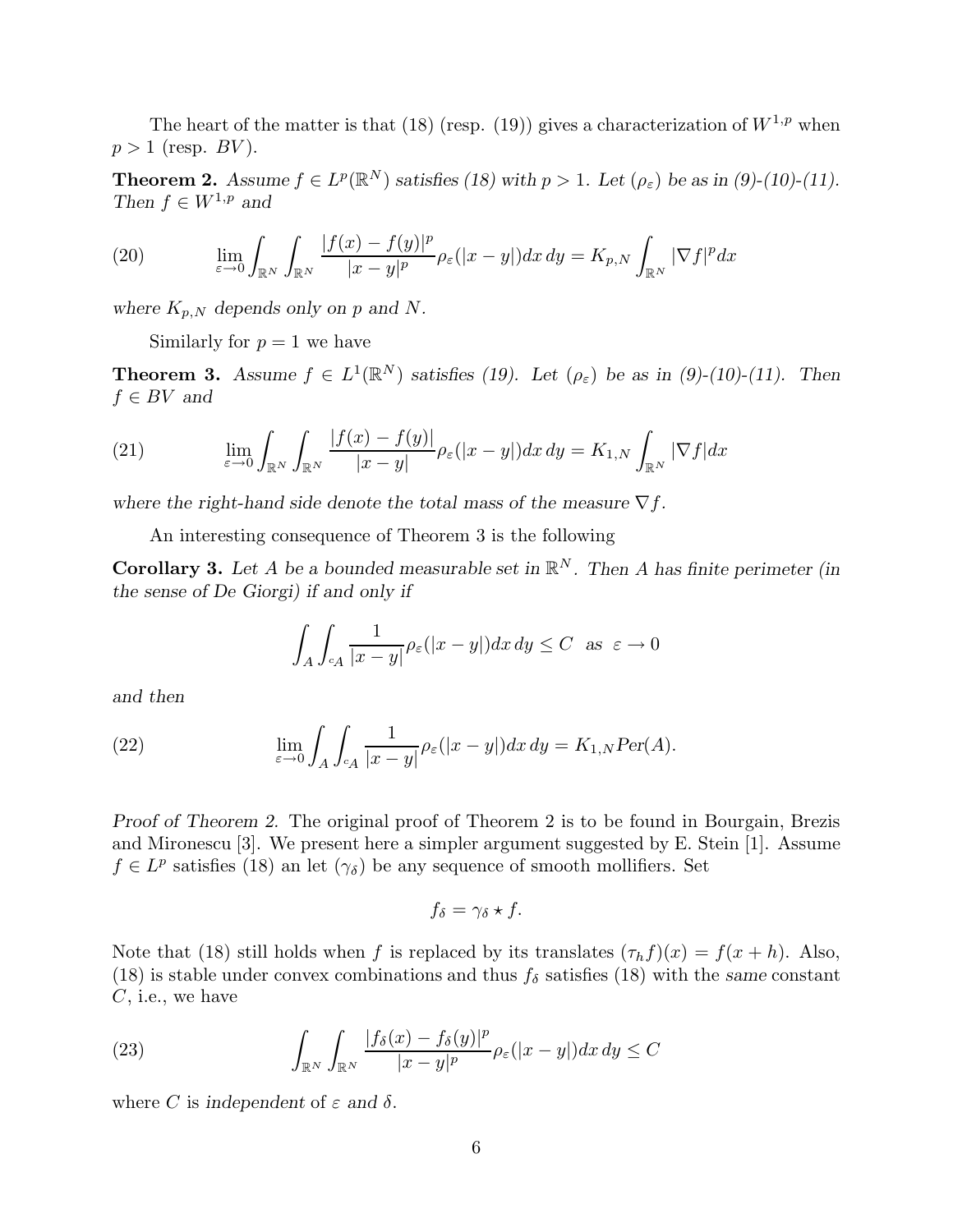Next, let  $g \in C^2(\mathbb{R}^N)$  be such that

(24) 
$$
\int_{\mathbb{R}^N} \int_{\mathbb{R}^N} \frac{|g(x) - g(y)|^p}{|x - y|^p} \rho_{\varepsilon}(|x - y|) dx dy \le C \text{ as } \varepsilon \to 0,
$$

where  $\rho_{\varepsilon}$  satisfies (9), (10), (11). We claim that

(25) 
$$
\int_{\mathbb{R}^N} |\nabla g(x)|^p dx \le C/K_{p,N},
$$

with *C* taken from (24) and

(26) 
$$
K_{p,N} = \int_{S^{N-1}} |(\sigma \cdot e)|^p d\sigma, \quad e \in S^{N-1}.
$$

*Proof of (25).* Let *K* be any compact subset of  $\mathbb{R}^N$ . For  $x \in K$  and  $|h| \leq 1$  we have

(27) 
$$
|g(x+h)-g(x)-h\cdot\nabla g(x)|\leq C_K|h|^2.
$$

From (24) we have

(28) 
$$
\int_{K} dx \int_{|h| \leq 1} \frac{|g(x+h) - g(x)|^{p}}{|h|^{p}} \rho_{\varepsilon}(|h|) dh \leq C.
$$

By  $(27)$  we have

$$
|h \cdot \nabla g(x)| \le |g(x+h) - g(x)| + C_K|h|^2
$$

and therefore, for every  $\theta > 0$ 

$$
|h \cdot \nabla g(x)|^p \le (1+\theta)|g(x+h) - g(x)|^p + C_{\theta,K}|h|^{2p}.
$$

Combining this with (28) yields

$$
(29) \qquad \int_{K}dx\int_{|h|\leq 1}\frac{|(h\cdot\nabla g(x))|^{p}}{|h|^{p}}\rho_{\varepsilon}(|h|)dh\leq (1+\theta)C+C_{\theta,K}|K|\int_{|h|\leq 1}|h|^{p}\rho_{\varepsilon}(|h|)dh.
$$

But, for any vector  $V \in \mathbb{R}^N$ ,

$$
\int_{|h|\leq 1} \frac{|(h\cdot V)|^p}{|h|^p} \rho_{\varepsilon}(|h|) dh = K_{p,N} |V|^p \int_0^1 \rho_{\varepsilon}(r) r^{N-1} dr.
$$

On the other hand, it is clear from (10) and (11) that

$$
\lim_{\varepsilon \to 0} \int_{|h| \le 1} |h|^p \rho_{\varepsilon}(|h|) dh = 0.
$$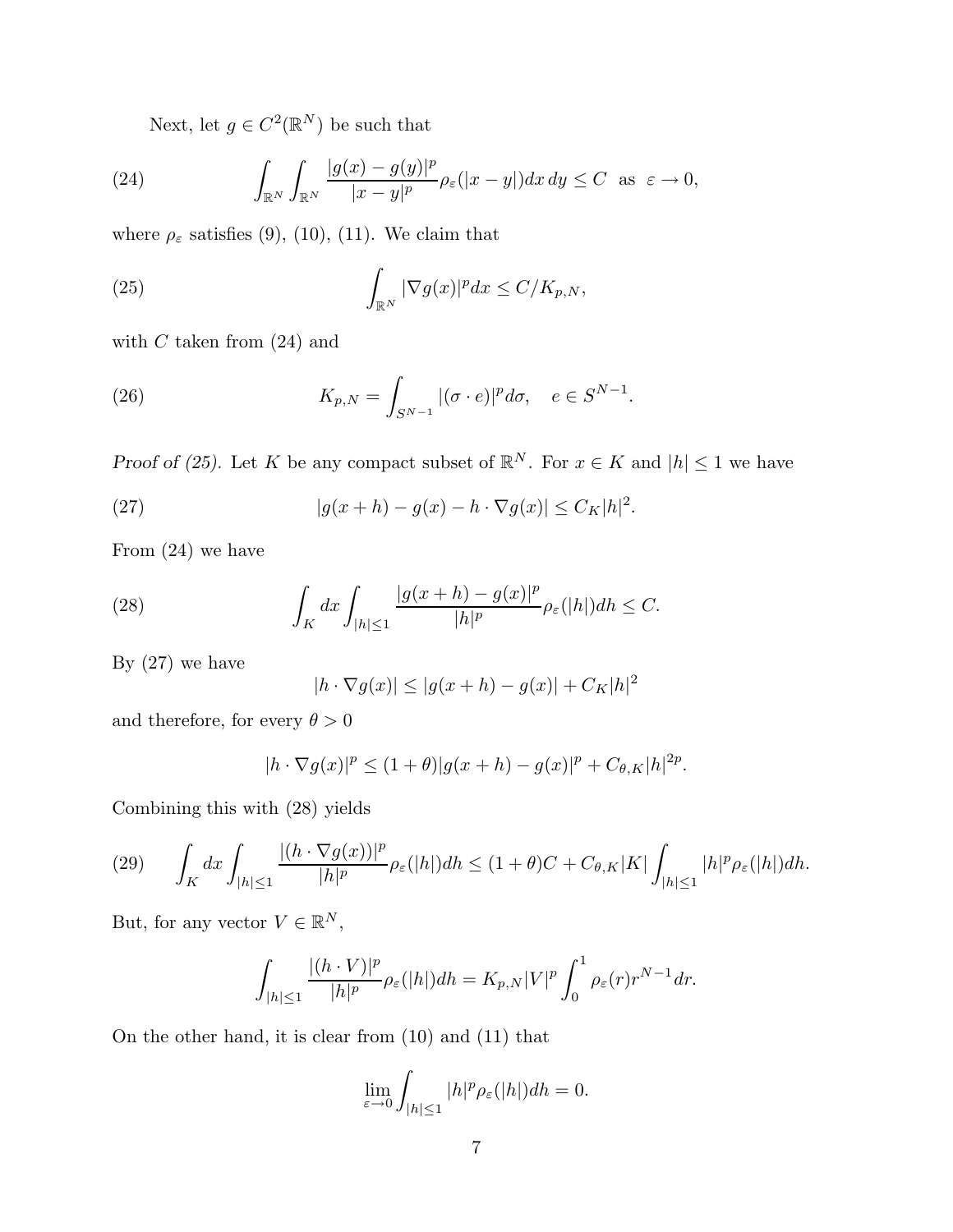Passing to the limit as  $\varepsilon \to 0$  in (29) we find

(30) 
$$
K_{p,N} \int_K |\nabla g(x)|^p dx \le (1+\theta)C.
$$

Since (30) holds for every  $\theta > 0$  and every compact set *K* (with *C* independent of  $\theta$  and  $K$ ) we obtain  $(25)$ , that is,

(31) 
$$
K_{p,N} \int_{\mathbb{R}^N} |\nabla g(x)|^p dx \leq \liminf_{\varepsilon \to 0} \int_{\mathbb{R}^N} \int_{\mathbb{R}^N} \frac{|g(x) - g(y)|^p}{|x - y|^p} \rho_{\varepsilon}(|x - y|) dx dy.
$$

On the other hand, if  $g \in C_0^2(\mathbb{R}^N)$  we have, as above,

$$
|g(x+h) - g(x)| \le |h \cdot \nabla g(x)| + C'|h|^2 \qquad \forall x \in \mathbb{R}^N, \ \forall h \in \mathbb{R}^N.
$$

Hence

$$
|g(x+h) - g(x)|^p \le (1+\theta)|h \cdot \nabla g(x)|^p + C'_{\theta}|h|^{2p}.
$$

We multiply this by  $\rho_{\varepsilon}(|h|)/|h|^{p}$  and integrate over the set  $\{(x,h) \in \mathbb{R}^{2N} : x \text{ or } x+h \in$ supp*g*} to obtain

$$
\int_{\mathbb{R}^N} dx \int_{\mathbb{R}^N} \frac{|g(x+h) - g(x)|^p}{|h|^p} \rho_{\varepsilon}(|h|) dh \le
$$
\n
$$
(1+\theta) \int_{\mathbb{R}^N} K_{p,N} |\nabla g(x)|^p dx + 2C'_{\theta} |\text{supp } g| \int_{\mathbb{R}^N} |h|^p \rho_{\varepsilon}(|h|) dh.
$$

We first let  $\varepsilon \to 0$  and then  $\theta \to 0$ . This yields

(32) 
$$
\limsup_{\varepsilon \to 0} \int_{\mathbb{R}^N} dx \int_{\mathbb{R}^N} \frac{|g(x+h) - g(x)|^p}{|h|^p} \rho_{\varepsilon}(|h|) dh \le K_{p,N} \int_{\mathbb{R}^N} |\nabla g(x)|^p dx.
$$

Combining (31) and (32) yields, for every  $g \in C_0^2(\mathbb{R}^N)$ ,

$$
\lim_{\varepsilon \to 0} \int_{\mathbb{R}^N} \int_{\mathbb{R}^N} \frac{|g(x) - g(y)|^p}{|x - y|^p} \rho_{\varepsilon}(|x - y|) dx dy = K_{p,N} \int_{\mathbb{R}^N} |\nabla g(x)|^p dx.
$$

Since  $C_0^2(\mathbb{R}^N)$  is dense in  $W^{1,p}(\mathbb{R}^N)$ , it is easy to conclude (using (14)) that (20) holds for every  $f \in W^{1,p}(\mathbb{R}^N)$ .

We may now complete the proof of Theorem 2. Assuming  $f \in L^p(\mathbb{R}^N)$  satisfies (18) and applying Claim (25) to  $g = f_\delta$  we see that

(33) 
$$
\int_{\mathbb{R}^N} |\nabla f_\delta|^p dx \le C/K_{p,N},
$$

where *C* comes from (18). Finally, we pass to the limit in (33) as  $\delta \rightarrow 0$  and obtain  $f \in W^{1,p}.$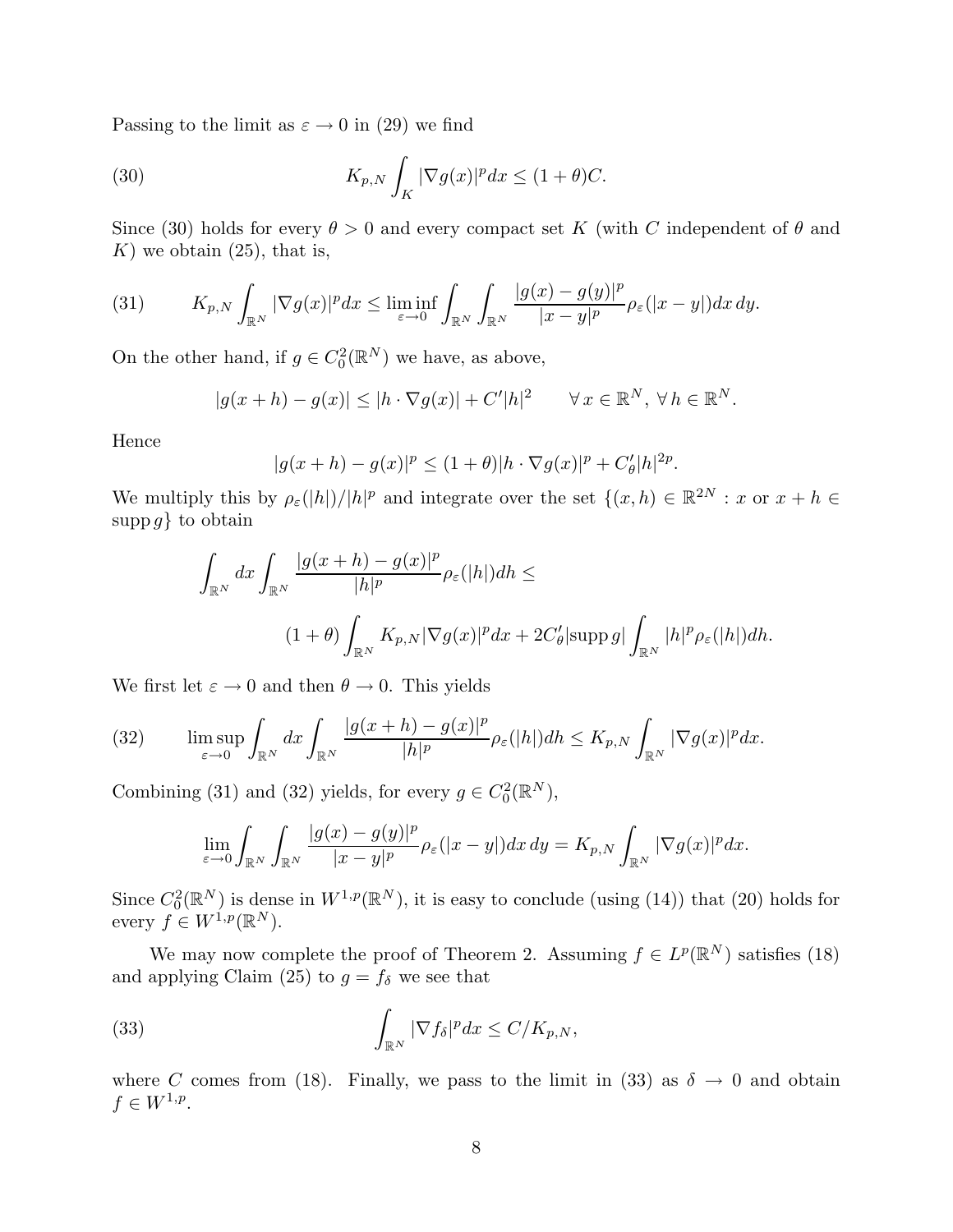*Proof of Theorem 3.* If  $f \in L^1(\mathbb{R}^N)$  and satisfies (19) and we proceed as above we are led to

$$
\int_{\mathbb{R}^N} |\nabla f_\delta| dx \le C/K_{1,N}.
$$

Therefore  $f \in BV$  and

$$
\int_{\mathbb{R}^N} |\nabla f| dx \le C/K_{1,N}.
$$

In other words we have proved that

(34) 
$$
K_{1,N} \int_{\mathbb{R}^N} |\nabla f| dx \leq \liminf_{\varepsilon \to 0} \int_{\mathbb{R}^N} \int_{\mathbb{R}^N} \frac{|f(x) - f(y)|}{|x - y|} \rho_{\varepsilon}(|x - y|) dx dy.
$$

On the other hand it is easy to see, using (16), that for  $f \in BV$ 

(35) 
$$
\int_{\mathbb{R}^N} \int_{\mathbb{R}^N} \frac{|f(x) - f(y)|}{|x - y|} \rho_{\varepsilon}(|x - y|) dx dy \leq \tilde{K}_N \int_{\mathbb{R}^N} |\nabla f| dx.
$$

Unfortunately the constant  $\tilde{K}_N$  in (35) is not the same as  $K_{1,N}$ . It is also clear that (21) holds when  $f \in C_0^2(\mathbb{R}^N)$ . However we cannot conclude easily that (21) holds for every  $f \in BV$  since  $C_0^2(\mathbb{R}^N)$  is *not* dense in *BV*.

It remains to be shown that, for every  $f \in BV(\mathbb{R}^N)$ 

$$
\limsup_{\varepsilon\to 0}\int_{\mathbb{R}^N}\int_{\mathbb{R}^N}\frac{|f(x)-f(y)|}{|x-y|}\rho_\varepsilon(|x-y|)dx\,dy\leq K_{1,N}\int_{\mathbb{R}^N}|\nabla f|dx.
$$

This has been established by J. Davila [1] using new ideas which are not presented here.

*Remark 5.* There are statements similar to Theorem 2 and Theorem 3 when  $\mathbb{R}^N$  is replaced by a *smooth* bounded domain  $\Omega$  in  $\mathbb{R}^N$ . However the same conclusion fails for a general bounded domain Ω if *∂*Ω is *not smooth*. It is still *true* (for a general Ω) that

(36) 
$$
K_{p,N} \int_{\Omega} |\nabla f|^p \leq \liminf_{\varepsilon \to 0} \int_{\Omega} \int_{\Omega} \frac{|f(x) - f(y)|^p}{|x - y|^p} \rho_{\varepsilon}(|x - y|) dx dy.
$$

However, it may happen for  $p > 1$  that  $f \in W^{1,p}(\Omega)$  (so that the left hand side in (36) is *finite*) while the right-hand side in (36) is *infinite*. Here is such an example. Let  $\Omega = D\Sigma$ where *D* is a disc (in  $\mathbb{R}^2$ ) and  $\Sigma$  is a slit. Let *f* be a smooth function in  $\Omega$  which is discontinuous across the slit (for example two different constants on each side of the slit). Clearly  $f \in W^{1,p}(\Omega)$ , but the RHS in (36) is infinite. This is so because

$$
\int_{\Omega} \int_{\Omega} \dots = \int_{D} \int_{D} \dots
$$

and if the RHS in (36) were finite we would conclude that  $f \in W^{1,p}(D)$  (by Theorem 2), which is obviously wrong. This example suggests the following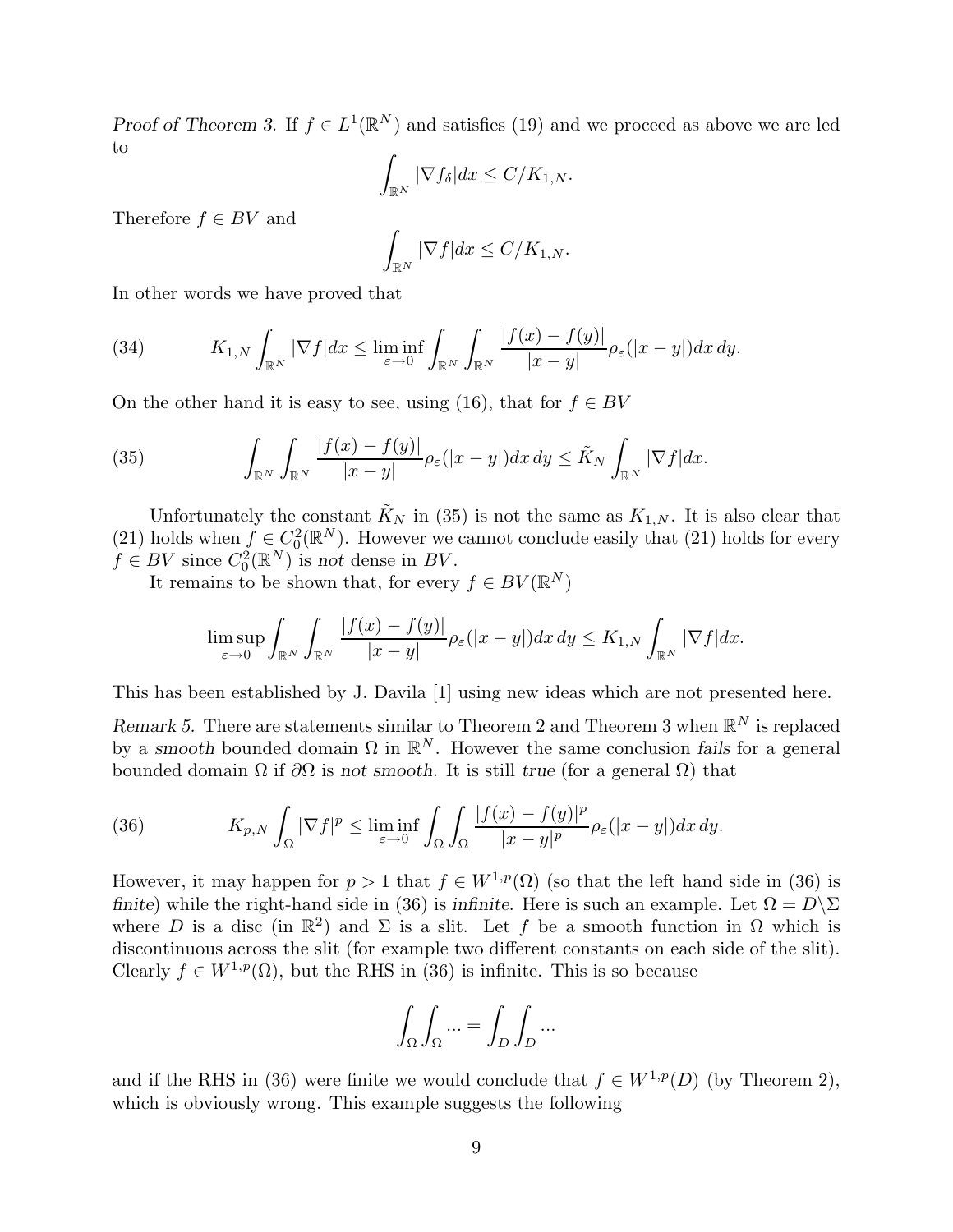*Open problem 1.* Let  $\Omega \subset \mathbb{R}^N$  be a bounded connected set (not necessarily smooth). Let *δ*(*x, y*) denote the *geodesic distance* in Ω. Let *f* ∈  $L^p(Ω)$  be such that

$$
\int_{\Omega} \int_{\Omega} \frac{|f(x) - f(y)|^p}{\delta(x, y)^p} \rho_{\varepsilon}(\delta(x, y)) dx dy \le C \text{ as } \varepsilon \to 0.
$$

Does it follow that  $f \in W^{1,p}$  and if so, does one have

$$
\lim_{\varepsilon\to 0}\int_{\Omega}\int_{\Omega}\frac{|f(x)-f(y)|^{p}}{\delta(x,y)^{p}}\rho_{\varepsilon}(\delta(x,y))dx\,dy=K_{p,N}\int_{\Omega}|\nabla f|^{p}dx?
$$

*Remark 6.* The characterization of  $W^{1,p}$  (resp. *BV*) given by Theorem 2 (resp. 3) suggests a definition of Sobolev spaces for maps  $f : M \to \tilde{M}$  between metric spaces, where M is equipped with a measure  $\mu$ , namely

$$
\int \int \frac{\tilde{d}(f(x), f(y))^p}{d(x,y)^p} \rho_{\varepsilon}(d(x,y)) d\mu(x) d\mu(y) \le C \text{ as } \varepsilon \to 0.
$$

Note that assumptions (10) and (11) involve the notion of a dimension *N* but this can be done easily by considering  $\lim_{r\to 0}$   $\left|\log \mu(B_r(x))\right| / \left|\log r\right|$ . It would be interesting to study the properties of such maps (Sobolev imbeddings, etc...) and to compare this notion with other definitions (see Korevaar and Schoen [1], P. Hajlasz and P.Koskela [1], L. Ambrosio and P.Tilli [1] and the numerous references in these works).

*Remark 7.* There are variants of Theorems 2 and 3 when Ω is a *smooth* bounded domain in  $\mathbb{R}^N$ . For example, we have

**Theorem 2'.** *Assume*  $f \in L^p(\Omega)$  *satisfies* 

(37) 
$$
\int_{\Omega} \int_{\Omega} \frac{|f(x) - f(y)|^p}{|x - y|^p} \rho_{\varepsilon}(|x - y|) dx dy \le C \text{ as } \varepsilon \to 0,
$$

*with*  $\rho_{\varepsilon}$  *as in (9), (10), (11). Then*  $f \in W^{1,p}(\Omega)$  *and* 

(38) 
$$
\lim_{\varepsilon \to 0} \int_{\Omega} \int_{\Omega} \frac{|f(x) - f(y)|^p}{|x - y|^p} \rho_{\varepsilon}(|x - y|) dx dy = K_{p,N} \int_{\Omega} |\nabla f|^p.
$$

*Sketch of proof.* First assume that (37) holds. By a standard technique of reflection across the boundary and multiplication by a cut-off one constructs a function  $\tilde{f}$  on  $\mathbb{R}^N$ , with compact support, such that  $\tilde{f} = f$  on  $\Omega$  and satisfying

(39) 
$$
\int_{\mathbb{R}^N} \int_{\mathbb{R}^N} \frac{|\tilde{f}(x) - \tilde{f}(y)|^p}{|x - y|^p} \rho_{\varepsilon}(|x - y|) dx dy \le C' \text{ as } \varepsilon \to 0,
$$

By Theorem 2 we conclude that  $\tilde{f} \in W^{1,p}(\mathbb{R}^N)$  and thus  $f \in W^{1,p}(\Omega)$ .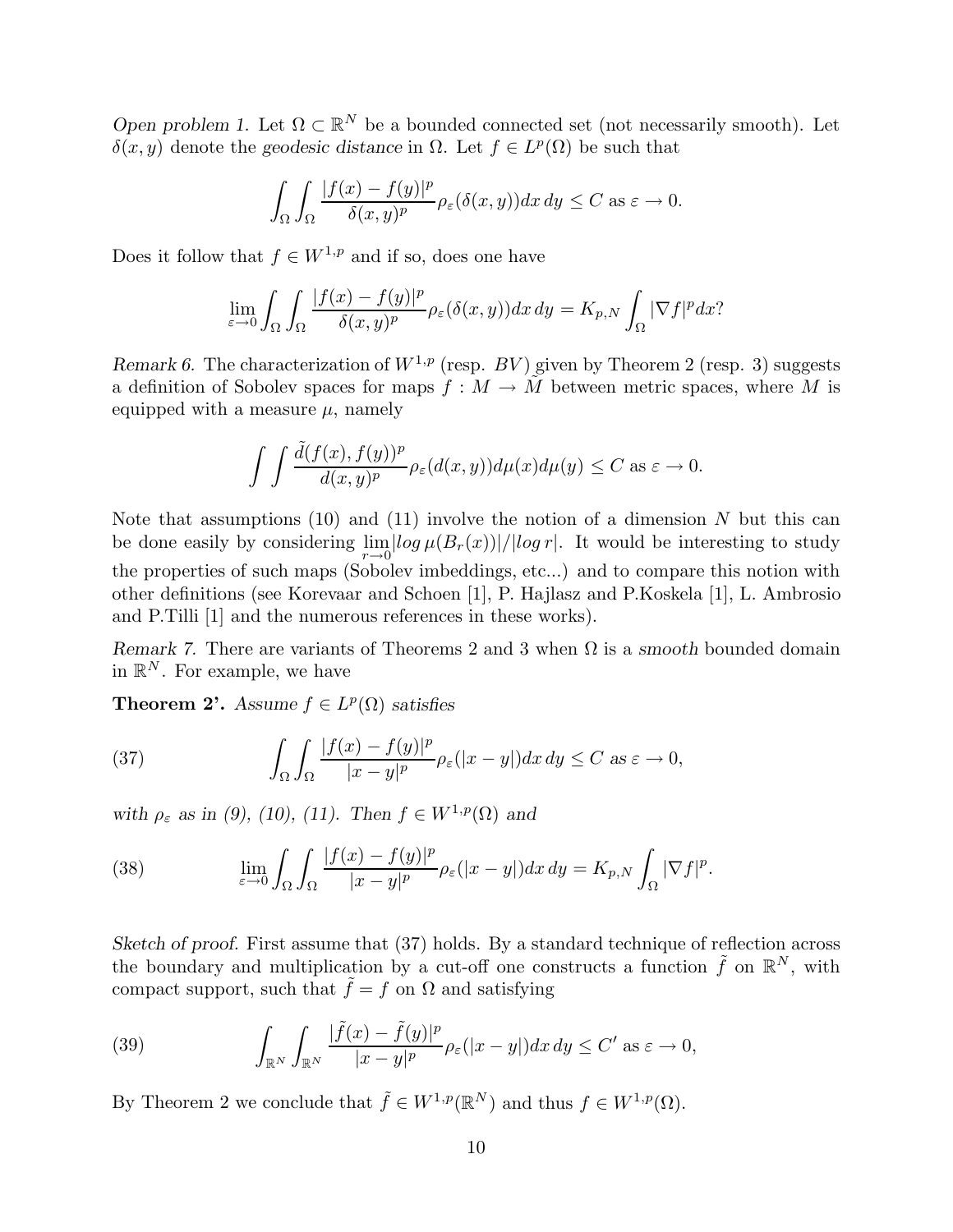Next one shows that if  $f \in C^2(\overline{\Omega})$ , then

(40) 
$$
\int_{\Omega} \int_{\Omega} \frac{|f(x) - f(y)|^p}{|x - y|^p} \rho_{\varepsilon}(|x - y|) dx dy \leq C(\Omega) \int_{\Omega} |\nabla f|^p dx.
$$

Finally one proves that if  $f \in C^2(\overline{\Omega})$ 

(41) 
$$
\lim_{\varepsilon \to 0} \int_{\Omega} \int_{\Omega} \frac{|f(x) - f(y)|^p}{|x - y|^p} \rho_{\varepsilon}(|x - y|) dx dy = K_{p,N} \int_{\Omega} |\nabla f|^p dx.
$$

The conclusion of Theorem 2' follows from an easy density argument.

*Remark 8.* There are several choices for  $\rho_{\varepsilon}$  which are of interest. Here are a few

A) *Choice 1*

$$
\rho_{\varepsilon}(r) = \begin{cases} \frac{\varepsilon}{r^{N-\varepsilon}} & 0 < r < 1 \\ 0 & r > 1. \end{cases}
$$

This choice yields

**Corollary 4.** Assume  $\Omega$  is a smooth bounded domain in  $\mathbb{R}^N$ . Let  $f \in L^p(\Omega)$  be such that

$$
\varepsilon \int_{\Omega} \int_{\Omega} \frac{|f(x) - f(y)|^p}{|x - y|^{N + p - \varepsilon}} dx dy \le C \text{ as } \varepsilon \to 0,
$$

*then*  $f \in W^{1,p}(\Omega)$  *and* 

(42) 
$$
\lim_{\varepsilon \to 0} \varepsilon \int_{\Omega} \int_{\Omega} \frac{|f(x) - f(y)|^p}{|x - y|^{N + p - \varepsilon}} dx dy = K_{p,N} \int_{\Omega} |\nabla f|^p.
$$

Recall that the standard fractional Sobolev space  $W^{s,p}$ ,  $0 < s < 1$ ,  $1 < p < \infty$ , is equipped with Gagliardo (semi) norm

(43) 
$$
||f||_{W^{s,p}}^p = \int_{\Omega} \int_{\Omega} \frac{|f(x) - f(y)|^p}{|x - y|^{N + sp}} dx dy.
$$

It is well-known that  $||f||_{W^{s,p}}$  does *not* converge to  $||f||_{W^{1,p}}$  as  $s \uparrow 1$ ; in fact it converges to  $\infty$  (unless f is constant) by Proposition 2. However in view of Corollary 4 we may now assert that

(44) 
$$
\lim_{s \uparrow 1} (1-s) \|f\|_{W^{s,p}}^p = \frac{K_{p,N}}{p} \int_{\Omega} |\nabla f|^p.
$$

This "reinstates"  $W^{1,p}$  as a continuous limit of  $W^{s,p}$  as  $s \uparrow 1$  provided one uses the norm  $(1-s)^{1/p}$ *||f ||W*<sup>*s*</sup>,*p* on *W*<sup>*s*</sup>,*p*.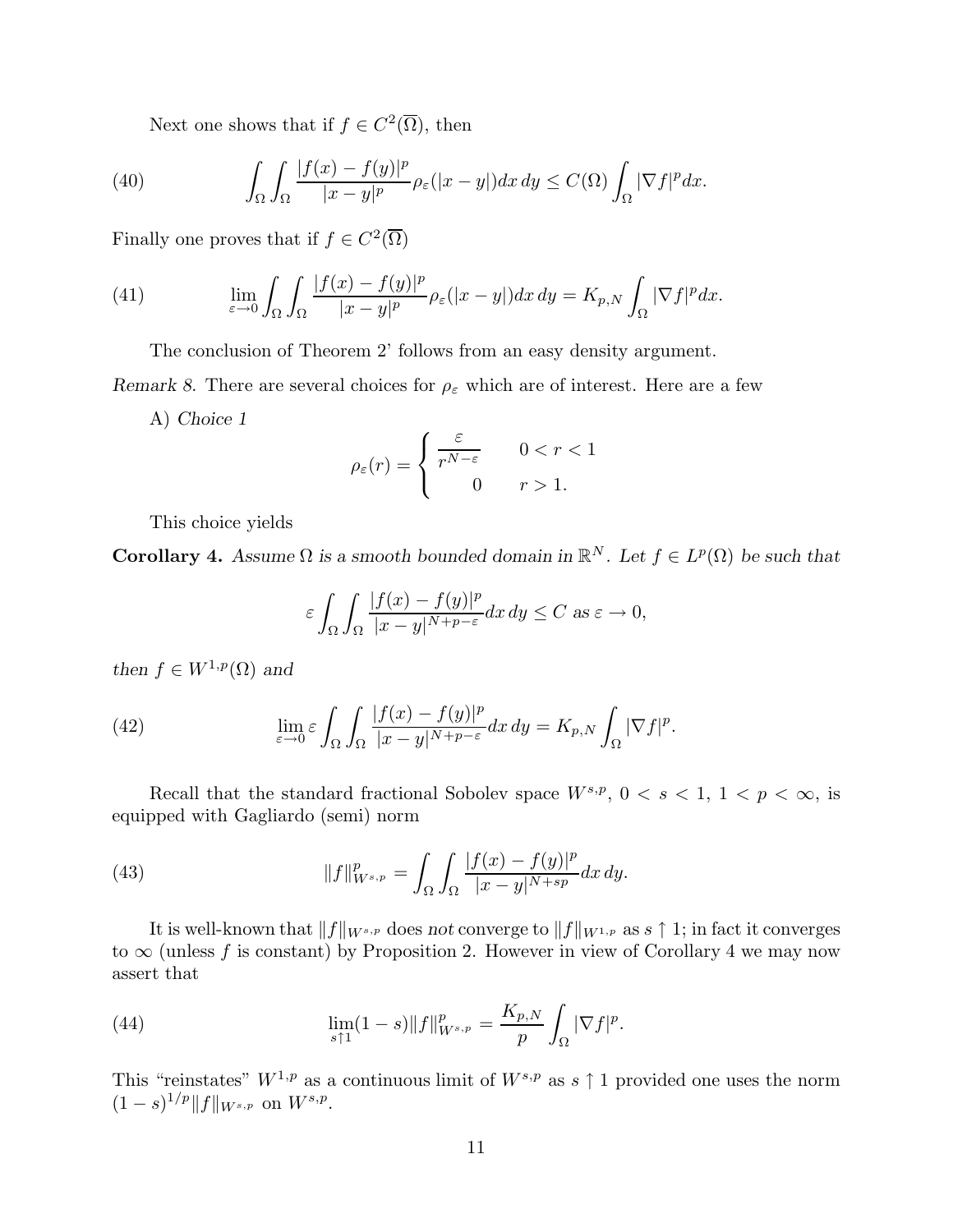B) *Choice 2*

$$
\rho_{\varepsilon}(r) = \begin{cases} \frac{N}{\varepsilon^N} & \text{if } r < \varepsilon \\ 0 & \text{if } r > \varepsilon \end{cases}
$$

This choice yields

(45) 
$$
\lim_{\varepsilon \to 0} \frac{1}{\varepsilon^N} \int_{\Omega} \int_{\Omega} \frac{|f(x) - f(y)|^p}{|x - y|^{p}} dx dy = \frac{K_{p,N}}{N} \int_{\Omega} |\nabla f|^p.
$$

A variant is

$$
\rho_{\varepsilon}(r) = \begin{cases} \frac{(N+p)r^p}{\varepsilon^{N+p}} & r < \varepsilon \\ 0 & r > \varepsilon \end{cases}
$$

and then we have

(46) 
$$
\lim_{\varepsilon \to 0} \frac{1}{\varepsilon^{N+p}} \int_{\Omega} \int_{\Omega} |f(x) - f(y)|^p dx dy = \frac{K_{p,N}}{(N+p)} \int_{\Omega} |\nabla f|^p.
$$

Still another choice yields

(47) 
$$
\lim_{\varepsilon \to 0} \frac{1}{\varepsilon^{N+p}} \int_{\Omega} \int_{\Omega} |f(x) - f(y)|^p dx dy = \tilde{K}_{p,N} \int_{\Omega} |\nabla f|^p.
$$

C) *Choice 3*

$$
\rho_{\varepsilon}(r) = \begin{cases}\n0 & r < \varepsilon \\
\frac{1}{|\log \varepsilon| r^N} & \varepsilon < r < 1 \\
0 & r > 1.\n\end{cases}
$$

This choice yields

(48) 
$$
\lim_{\varepsilon \to 0} \frac{1}{|log \varepsilon|} \int_{\Omega} \int_{\Omega} \frac{|f(x) - f(y)|^p}{|x - y|^{N + p}} dx dy = K_{p,N} \int_{\Omega} |\nabla f|^p.
$$

D) *Choice 4*

Let  $\gamma \in L^1_{loc}(0, +\infty)$ ,  $\gamma \geq 0$ , be such that

$$
\int_0^\infty \gamma(r) r^{N+p-1} dr = 1.
$$

Choosing

$$
\rho_{\varepsilon}(r) = \frac{1}{\varepsilon^{N+p}} \gamma\left(\frac{r}{\varepsilon}\right) r^p
$$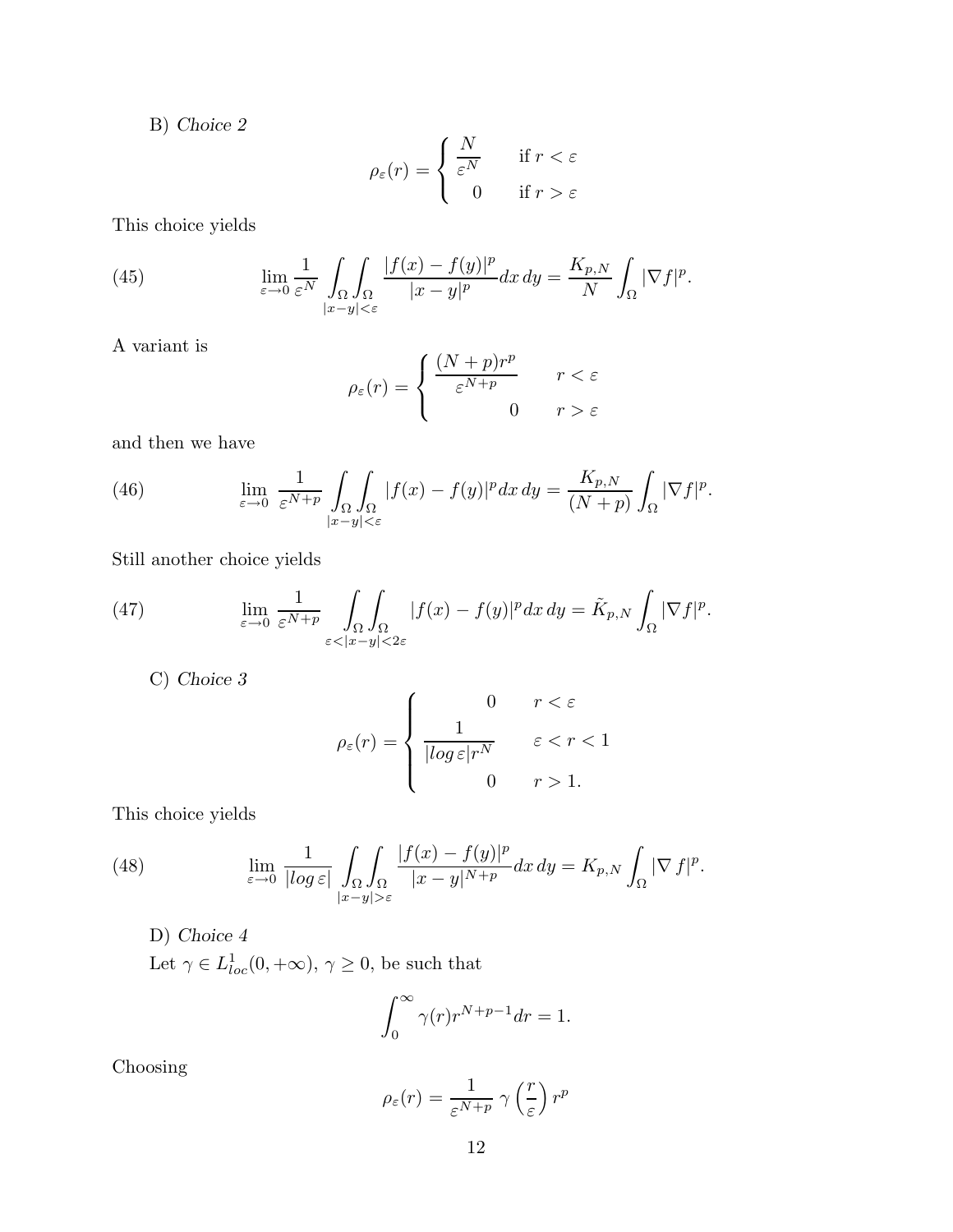yields

$$
\lim_{\varepsilon \to 0} \frac{1}{\varepsilon^{N+p}} \int_{\Omega} \int_{\Omega} |f(x) - f(y)|^p \gamma \left( \frac{|x - y|}{\varepsilon} \right) dx dy = K_{p,N} \int_{\Omega} |\nabla f|^p,
$$

for every  $f \in W^{1,p}$  (with  $p > 1$ ) and for every  $f \in BV$  (with  $p = 1$ ). Applying this in the BV case with  $f = \chi_A$  we obtain a new *characterization* of sets of *finite perimeter*. Namely a measurable set  $A \subset \Omega$  has finite perimeter if and only if

$$
\frac{1}{\varepsilon^{N+1}} \int_A \int_{cA} \gamma\left(\frac{|x-y|}{\varepsilon}\right) dx dy \le C \text{ as } \varepsilon \to 0,
$$

and then

$$
\lim_{\varepsilon \to 0} \frac{1}{\varepsilon^{N+1}} \int_A \int_{cA} \gamma \left( \frac{|x - y|}{\varepsilon} \right) dx dy = K_{1,N} \text{Per}(A).
$$

#### **3. Back to constant functions**

All the results of Section 1 are immediate consequences of the statements of Section 2 applied in a ball  $B \subset \Omega$ . One concludes that f is constant on B and then that f is constant on  $\Omega$  since  $\Omega$  is connected.

Note that the assumption

(49) 
$$
\lim_{\varepsilon \to 0} \int_B \int_B \frac{|f(x) - f(y)|}{|x - y|} \rho_{\varepsilon}(|x - y|) dx dy = 0
$$

implies first that  $f \in BV$  and then that  $\nabla f = 0$ , so that *f* is a constant.

By *contrast*, when  $p > 1$ , and  $f$  *takes its values into*  $\mathbb{Z}$  it suffices to assumes that

(50) 
$$
\int_B \int_B \frac{|f(x) - f(y)|^p}{|x - y|^p} \rho_{\varepsilon}(|x - y|) dx dy \le C \text{ as } \varepsilon \to 0.
$$

Indeed, (50) implies that  $f \in W^{1,p}$  (attention when  $p = 1$ , (50) only implies that  $f \in BV$ ). Then, one may use the fact that  $f$  takes its values into  $\mathbb Z$  to conclude that  $f$  is constant. The argument is the following: write

$$
\Omega = \bigcup_{k \in \mathbb{Z}} A_k
$$

where  $A_k = \{x \in \Omega; f(x) = k\}$  and use a well-known result of Stampacchia (see e.g. Lemma 7.7 in Gilbarg–Trudinger [1]) asserting that  $\nabla f = 0$  a.e. on  $A_k$ . Hence  $\nabla f = 0$ a.e. on  $\Omega$ .

Alternatively, one may deduce from (50) and assumption  $f : \Omega \to \mathbb{Z}$ , that

$$
\int_{\Omega} \int_{\Omega} \frac{|f(x) - f(y)|}{|x - y|} \frac{\rho_{\varepsilon}(|x - y|)}{|x - y|^{p - 1}} dx dy \le C.
$$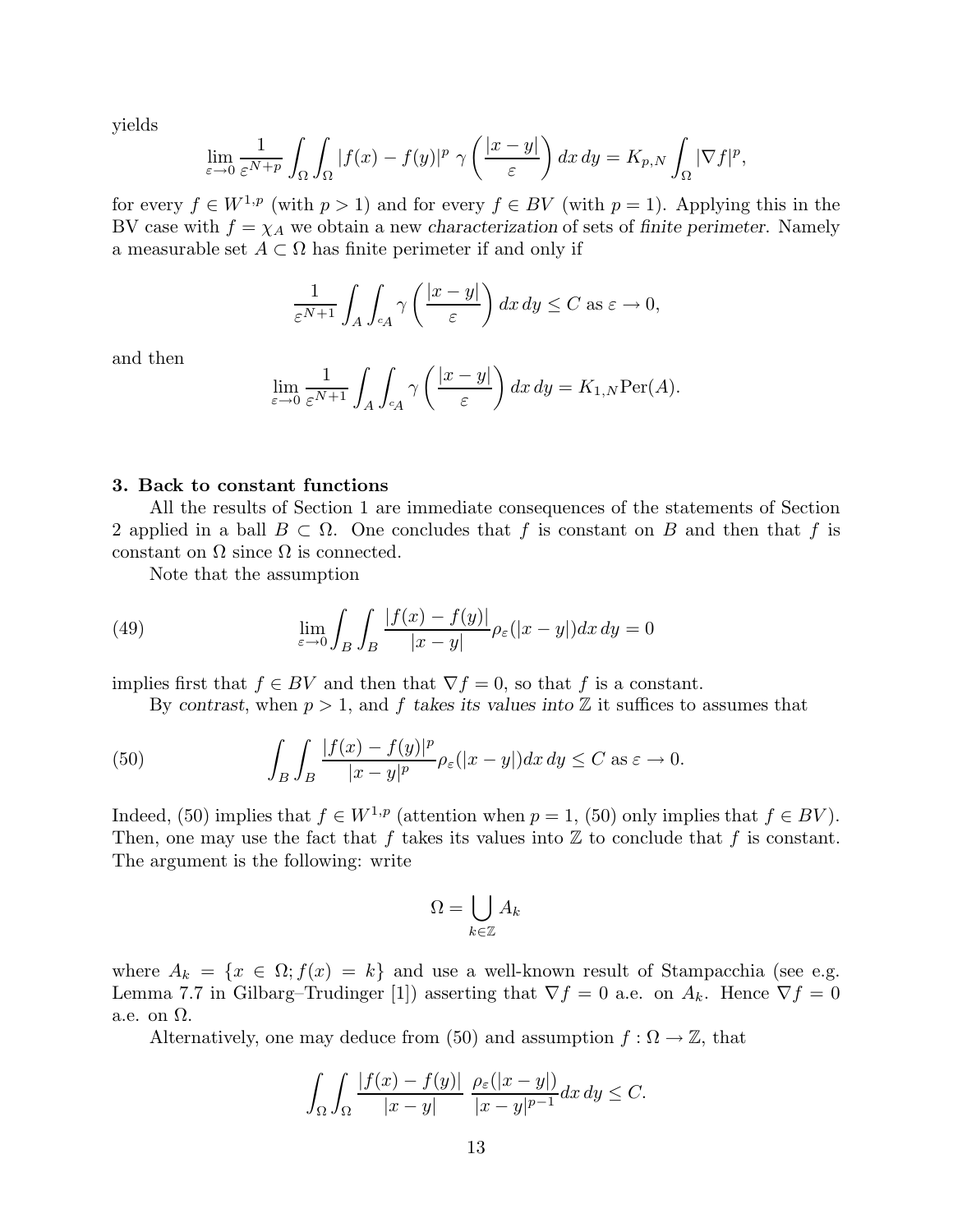This yields easily

$$
\lim_{\varepsilon \to 0} \int_{\Omega} \int_{\Omega} \frac{|f(x) - f(y)|}{|x - y|} \rho_{\varepsilon}(|x - y|) dx dy = 0
$$

and thus *f* is a constant.

There are interesting extensions of some of the above results where the ratio

$$
\frac{|f(x) - f(y)|^p}{|x - y|^p}
$$

is replaced by a more general expression

$$
\omega\bigg(\frac{|f(x)-f(y)|}{|x-y|}\bigg).
$$

Here are two results due to R. Ignat, V. Lie and A. Ponce [1].

**Theorem 4.** *Assume*  $\omega : [0, \infty) \to [0, \infty)$  *is a continuous function such that*  $\omega(0) = 0$ ,  $\omega(t) > 0 \ \forall t > 0 \ \text{and}$ 

(51) 
$$
\int_{1}^{\infty} \frac{\omega(t)}{t^2} dt = \infty.
$$

*Assume*  $f \in L^1(\Omega)$  *satisfies* 

$$
\int_{\Omega}\int_{\Omega}\omega\left(\frac{|f(x)-f(y)|}{|x-y|}\right)\frac{dx\,dy}{|x-y|^{N}}<\infty,
$$

*then f is a constant.*

**Theorem 5.** *Assume*  $\omega : [0, \infty) \to [0, \infty)$  *is a continuous function such that*  $\omega(0) = 0$  *and* 

$$
\lim_{t \to \infty} \frac{\omega(t)}{t} = \alpha > 0.
$$

*Assume*  $f \in L^1(\Omega)$  *satisfies* 

$$
\int_{\Omega} \int_{\Omega} \omega \left( \frac{|f(x) - f(y)|}{|x - y|} \right) \rho_{\varepsilon}(|x - y|) dx dy \le C \text{ as } \varepsilon \to 0.
$$

*Then*  $f \in BV$  *and* 

$$
\lim_{\varepsilon \to 0} \int_{\Omega} \int_{\Omega} \omega \left( \frac{|f(x) - f(y)|}{|x - y|} \right) \rho_{\varepsilon}(|x - y|) dx dy = \int_{\Omega} \overline{\omega}(|\nabla f_{ac}|) dx + \alpha K_{1,N} \int_{\Omega} |\nabla f_{s}| dx,
$$

*where*  $\overline{\omega}(t) =$ *S*N−<sup>1</sup>  $\omega(t|\sigma \cdot e|)d\sigma$  and  $\nabla f = \nabla f_{ac} + \nabla f_s$  is the Radon–Nikodym decompo*sition of*  $\nabla f$ *.*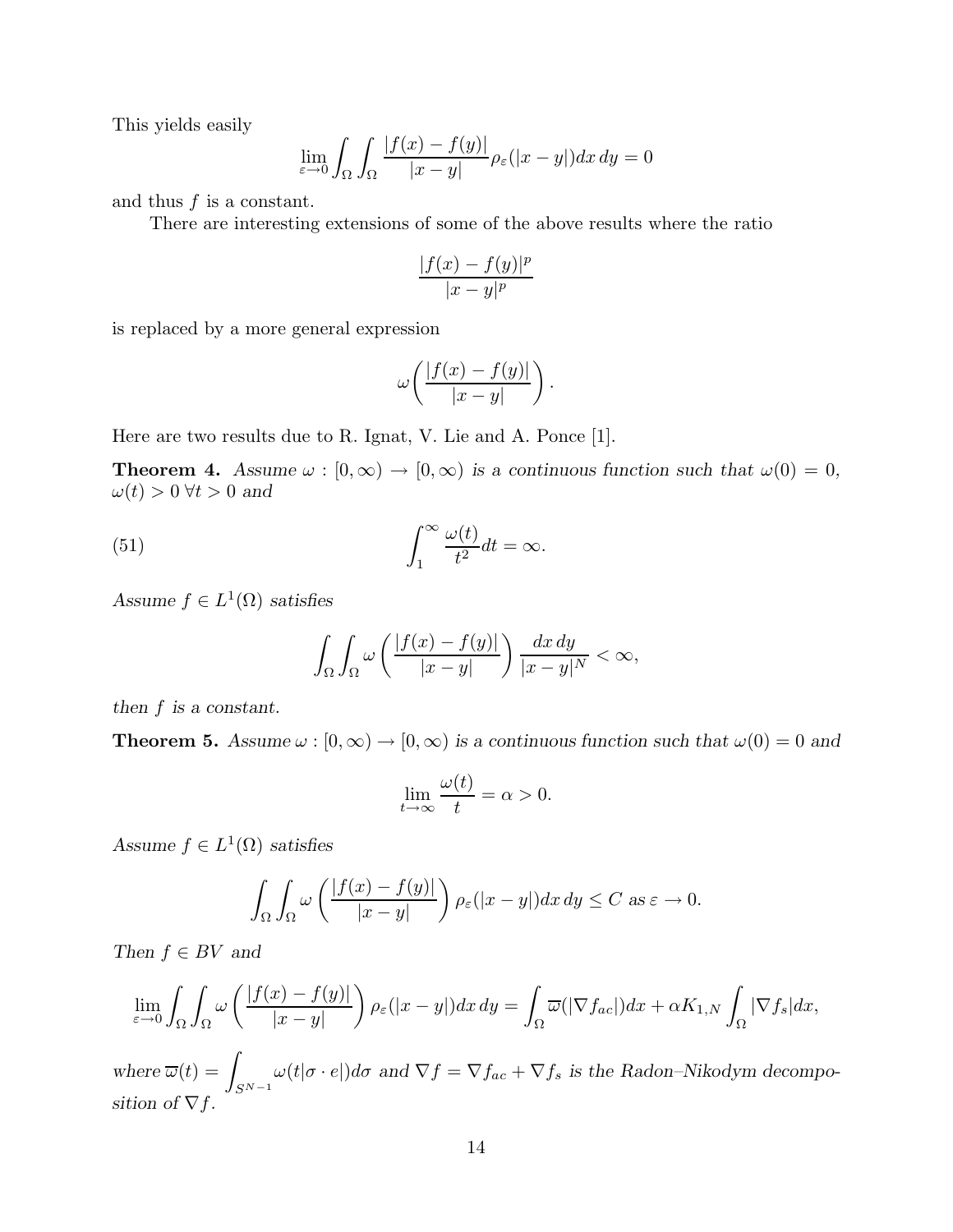Here is still another open problem:

*Open problem 2.* Let  $\Omega$  be a (smooth) connected, bounded domain in  $\mathbb{R}^N$ . Let  $f : \Omega \to \mathbb{R}$ be a continuous (or even Hölder continuous) function. Let  $\omega : [0, \infty) \to [0, \infty)$  be a continuous function such that  $\omega(0) = 0$  and  $\omega(t) > 0$  for  $t > 0$ . (Here (51) might fail). Assume that

$$
\int_{\Omega} \int_{\Omega} \omega \left( \frac{|f(x) - f(y)|}{|x - y|} \right) \frac{1}{|x - y|^N} dx dy < \infty.
$$

Can one conclude that *f* is a constant?

#### **4. Another approach. Connection with VMO**

We first recall the definition of  $VMO(\Omega;\mathbb{R})$  (= vanishing mean oscillation). We say that a function  $f \in VMO(\Omega;\mathbb{R})$  if  $f \in L^1_{loc}(\Omega;\mathbb{R})$  satisfies

$$
\lim_{\varepsilon \to 0} \frac{1}{|B_{\varepsilon}(x)|^2} \int_{B_{\varepsilon}(x)} \int_{B_{\varepsilon}(x)} |f(y) - f(z)| dy dz = 0 \quad \text{ uniformly for } x \in \Omega.
$$

Let  $\Omega$  be a connected (smooth) open set in  $\mathbb{R}^N$  and let  $f \in VMO(\Omega;\mathbb{Z})$ . Then f is a constant. This was already observed in Brezis–Nirenberg [1] (Section I.5, part 2). Indeed if we set

$$
\overline{f}_{\varepsilon}(x) = \frac{1}{|B_{\varepsilon}(x)|} \int_{B_{\varepsilon}(x)} f(y) dy
$$

then dist $(\overline{f}_{\varepsilon}(x),\mathbb{Z}) \to 0$  *uniformly* in  $\Omega$  (see Brezis–Nirenberg [1], Section I.1) and thus there is some constant  $k_{\varepsilon} \in \mathbb{Z}$  such that  $|\overline{f}_{\varepsilon}(x) - k_{\varepsilon}| \to 0$  uniformly in  $\Omega$ . Hence f is a constant.

Functions in  $W^{s,p}(\Omega)$  belong to  $VMO(\Omega)$  provided  $sp > N$  (see Brezis–Nirenberg [1], Section I.2). Therefore one cannot apply directly this argument in our setting which corresponds roughly speaking to  $sp \geq 1$ . However one may use an argument of *reduction to dimension one* already used in Bourgain–Brezis–Mironescu [2].

Assume for simplicity that  $\Omega$  is a square in  $\mathbb{R}^2$ . Let  $f \in W^{s,p}(\Omega)$ . Then, the restrictions  $f(x_1, \cdot)$  and  $f(\cdot, x_2)$  still belong to  $W^{s,p}(I)$  for a.e.  $x_1$  and a.e.  $x_2$  (where *I* is an interval) (see e.g. Brezis, Li, Mironescu and Nirenberg [1], Section 2).

This observation is very useful when combined with the following measure theoretical tool:

**Lemma** (see e.g. Brezis, Li, Mironescu and Nirenberg [1], Lemma 2). *Assume that*  $f: \Omega \to \mathbb{R}$  is measurable. Suppose that for a.e.  $x_1$ ,  $f(x_1, \cdot)$  and for a.e.  $x_2$ ,  $f(\cdot, x_2)$  are *constant functions. Then f is a constant.*

The considerations above yield an alternative proof of Corollary 1 when *p >* 1. Indeed, if  $p > 1$ , (2) says that  $f \in W^{s,p}(\Omega)$  where  $s = 1/p$ . The restrictions of f to almost every line still belong to  $W^{s,p}$  with  $s = 1/p$ . Hence these restrictions are VMO.

Therefore, if  $f : \Omega \to \mathbb{Z}$  one may conclude that the restrictions of f to almost every line are constant. The above lemma allows to conclude that *f* is constant.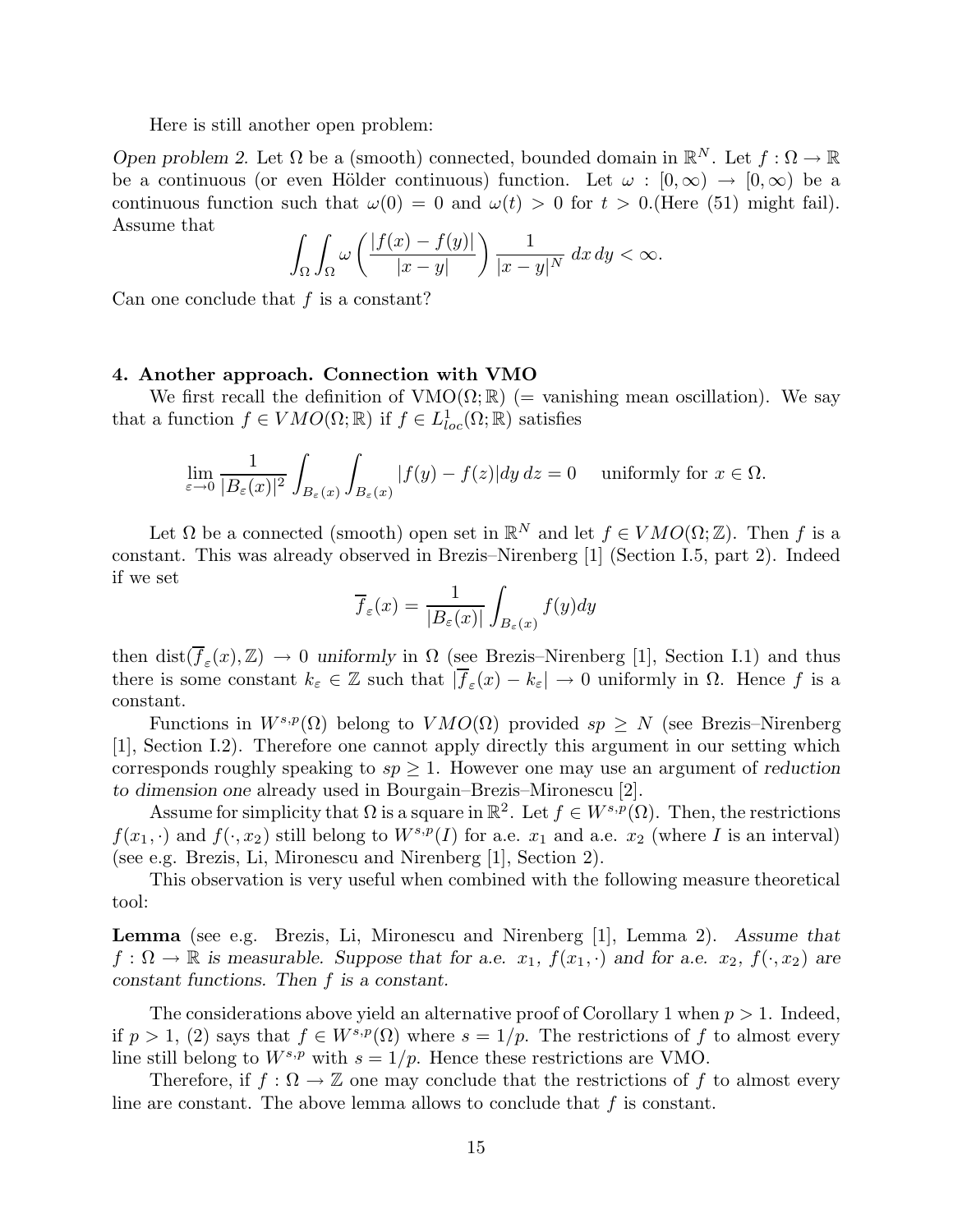The preceding argument also gives

**Theorem 6.** Assume  $\Omega \subset \mathbb{R}^N$  is connected and let  $f : \Omega \to \mathbb{Z}$  be a measurable function *such that*  $f = f_0 + f_1 + f_2 + \ldots + f_k$  *where*  $f_0 \in W^{1,1}(\Omega;\mathbb{R})$  *and*  $f_i \in W^{s_i,p_i}(\Omega;\mathbb{R})$  *with*  $s_i p_i \geq 1$  *for*  $i = 1, 2, \ldots, k$ *. Then f is a constant.* 

*Open problem 3.* Is there a simple intrinsic assumption on *f* which can replace the decomposition assumption  $f = f_0 + f_1 + f_2 + \ldots + f_k$ ? Is there an elegant way to unify Theorem 6 with the results of Section 1?

Another interesting direction of research is

*Open problem 4.* Find estimates for

$$
\|f-\int f\|
$$

in terms of the quantities appearing throughout the paper and which would imply that *f* is constant in various situations. The reader may find some results in that direction in Bourgain, Brezis and Mironescu [4] (see also Maz'ya and Shaposhnikova [1]).

### **References**

R.A. Adams [1], *Sobolev spaces*, Acad. Press (1975).

L. Ambrosio and P. Tilli [1], *Selected topics on "Analysis in metric spaces"*, Lecture Notes, Scuola Normale Superiore Pisa (2000).

F.Bethuel and F. Demengel [1], Extensions for Sobolev mappings between manifolds, Cal. Var. PDE **3** (1995), 475–491.

J. Bourgain, H. Brezis and P. Mironescu [1], Lifting in Sobolev spaces, J. Analyse Math. **80** (2000), p. 37-86.

[2], On the structure of the Sobolev space  $H^{1/2}$  with values into the circle, C. R. Acad. Sc. **331** (2000), p. 119–124.

[3], Another look at Sobolev spaces, in *Optimal Control and Partial Differential Equations* (J.L. Menaldi, E. Rofman et A. Sulem, eds) a volume in honour of A. Bensoussan's 60th birthday, IOS Press, 2001, p. 439–455.

[4], Limiting embedding theorems for  $W^{s,p}$  when  $s \uparrow 1$  and applications, J. Analyse Math. (to appear).

H. Brezis [1], *Analyse fonctionnelle*; *théorie et applications*, Masson (1983) et Dunod (1999).

H. Brezis and J.M. Coron [1], Large solutions for harmonic maps in two dimensions, Comm. Math. Phys. **92** (1983), p. 203–215.

H. Brezis, Y.Li, P. Mironescu and L. Nirenberg [1], Degree and Sobolev spaces, Topological methods in Nonlinear Analysis **13** (1999), p. 181–190.

H. Brezis and L. Nirenberg [1], Degree theory and BMO, Part I : compact manifolds without boundaries, Selecta Math. **1** (1995), p. 197–263.